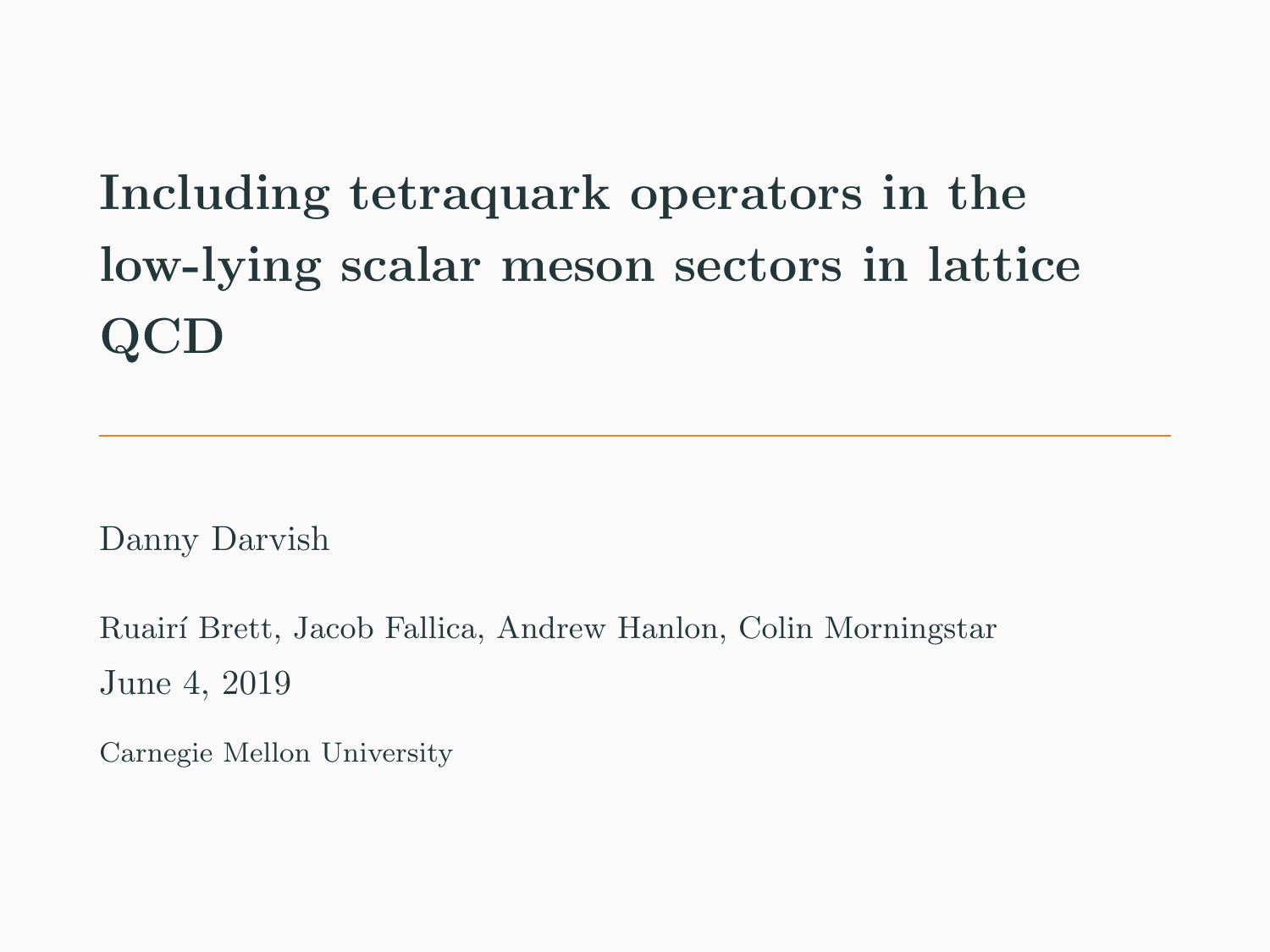• Determine if addition of tetraquark operators yields additional levels in our lattice QCD spectrum

• Investigate the possible tetraquark content of the light scalar mesons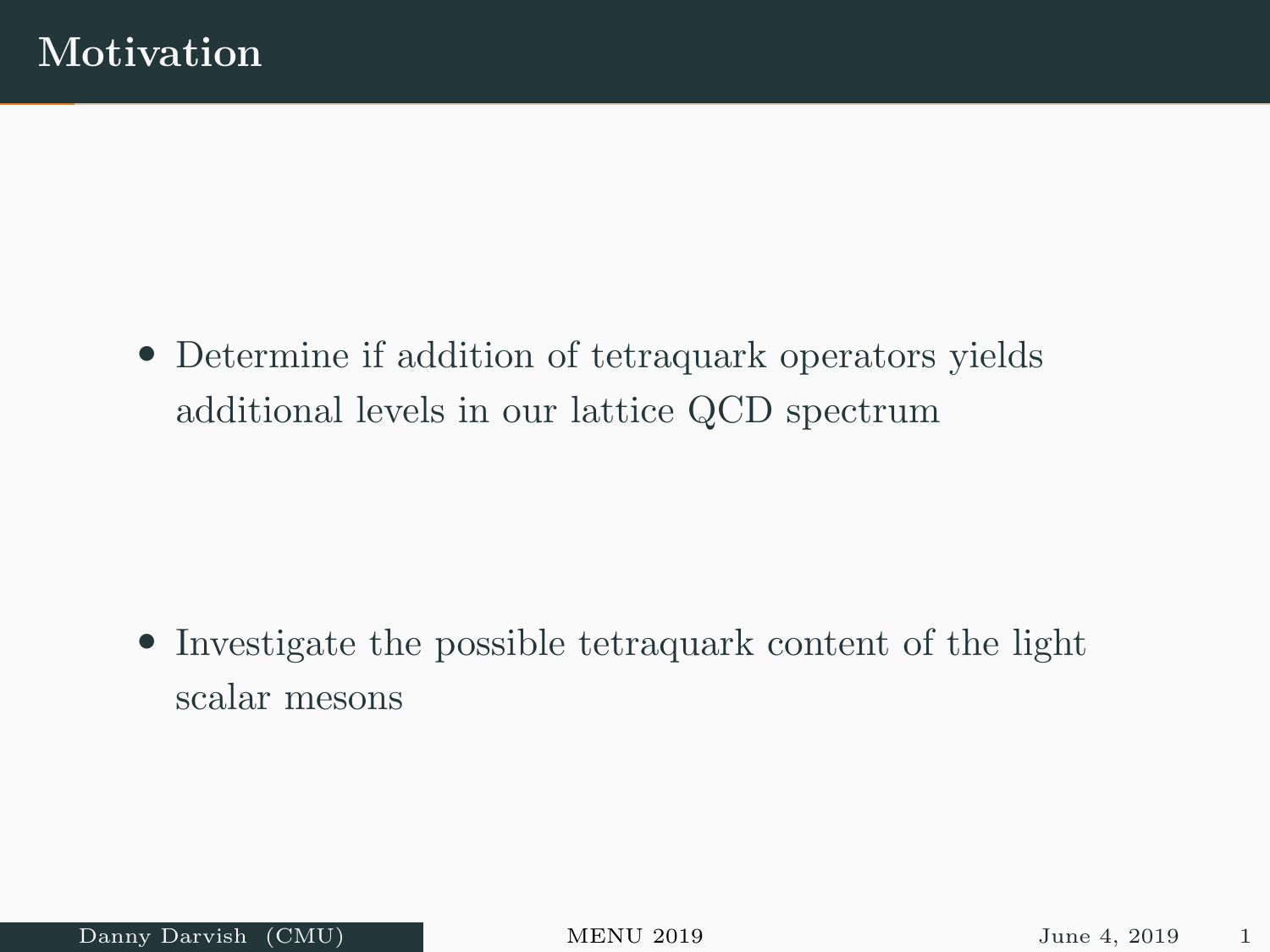Several light scalar meson resonances have been proposed to have tetraquark content, such as the



We focus here on the isodoublet  $K_0^*(700)$   $(\kappa)$  and the isovector  $a_0(980)$  resonances.

Danny Darvish (CMU) [MENU 2019](#page-0-0) June 4, 2019 2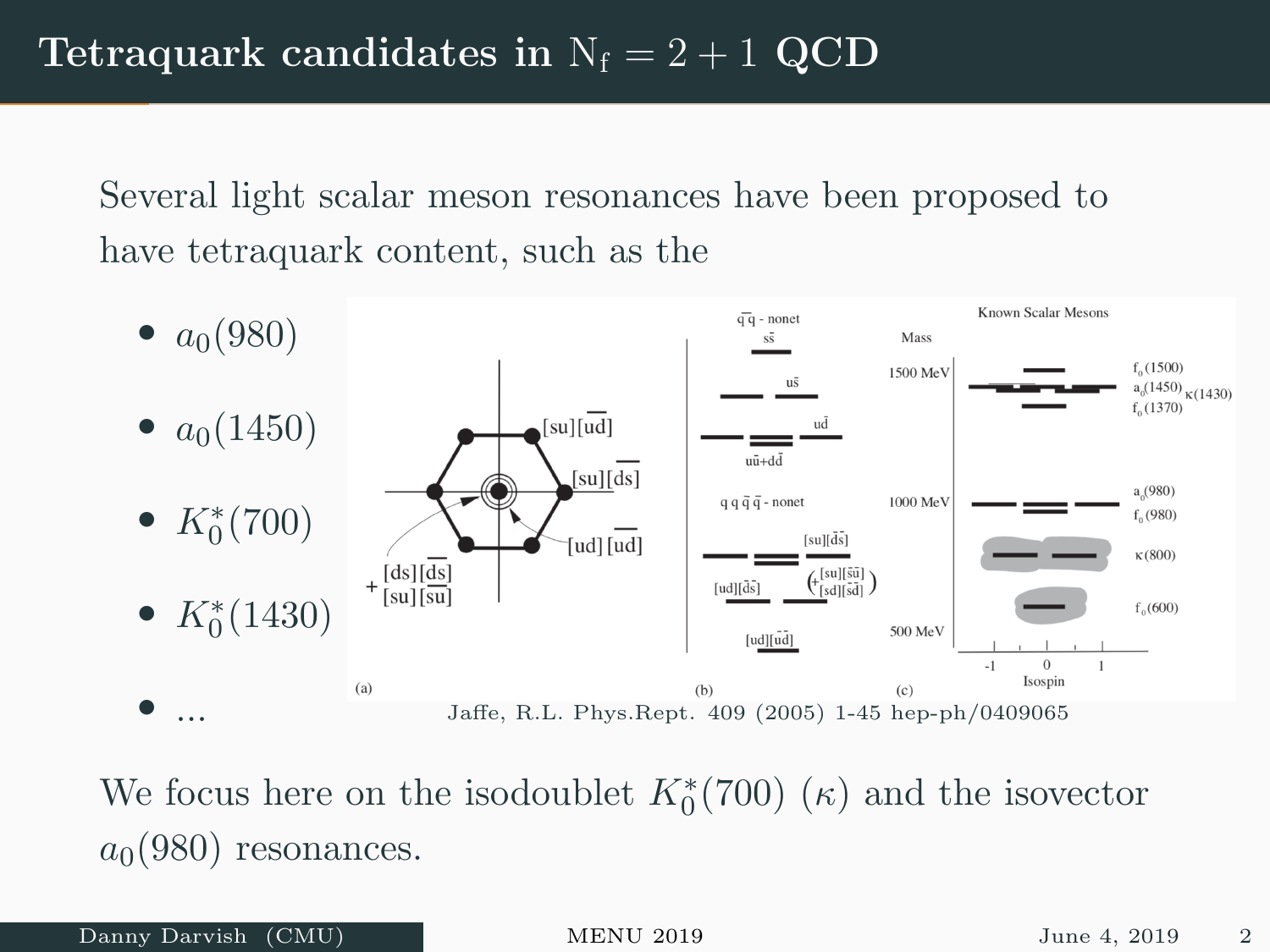In lattice QCD, we work in Euclidean spacetime  $(t \to -i\tau)$ . We extract energies from correlation functions:

$$
\langle 0|T \mathcal{O}(t+t_0) \overline{\mathcal{O}}(t_0) |0\rangle = \sum_n \langle 0| \mathcal{O}(0) |n\rangle \langle n| \overline{\mathcal{O}}(0) |0\rangle e^{-E_n t},
$$

$$
E_0 \equiv 0.
$$
  

$$
\langle \mathcal{O} \rangle = \frac{1}{Z} \int \mathcal{D}[\overline{\psi}, \psi, U] \mathcal{O}e^{-S[\overline{\psi}, \psi, U]}
$$

In order to extract  $E_n$ ,  $\overline{\mathcal{O}} |0\rangle$  must have nonvanishing overlap with  $|n\rangle$ .

Danny Darvish (CMU) [MENU 2019](#page-0-0) June 4, 2019 3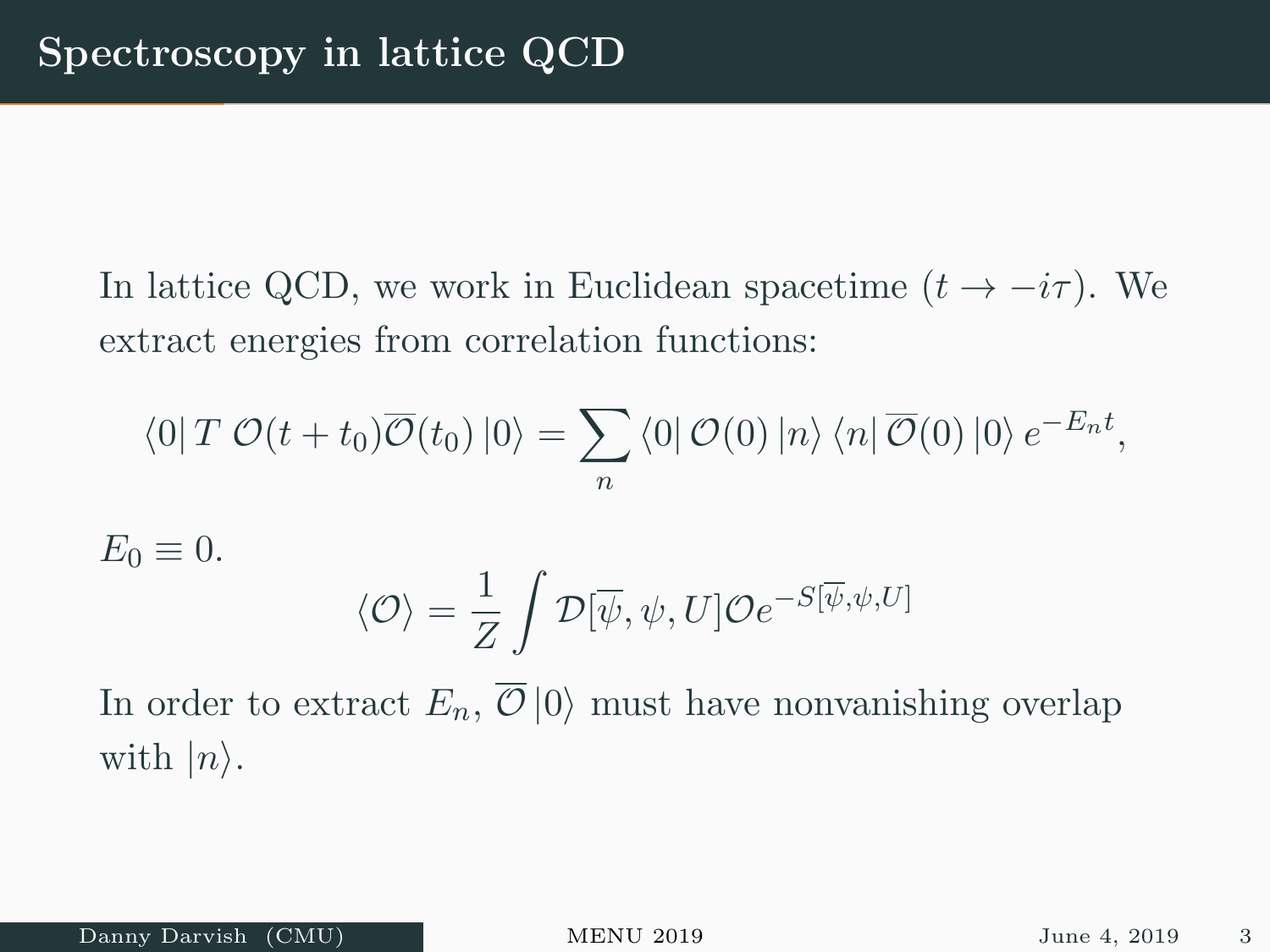$$
C(t) = \sum_{n} \langle 0 | O(0) | n \rangle \langle n | \overline{O}(0) | 0 \rangle e^{-E_n t}
$$

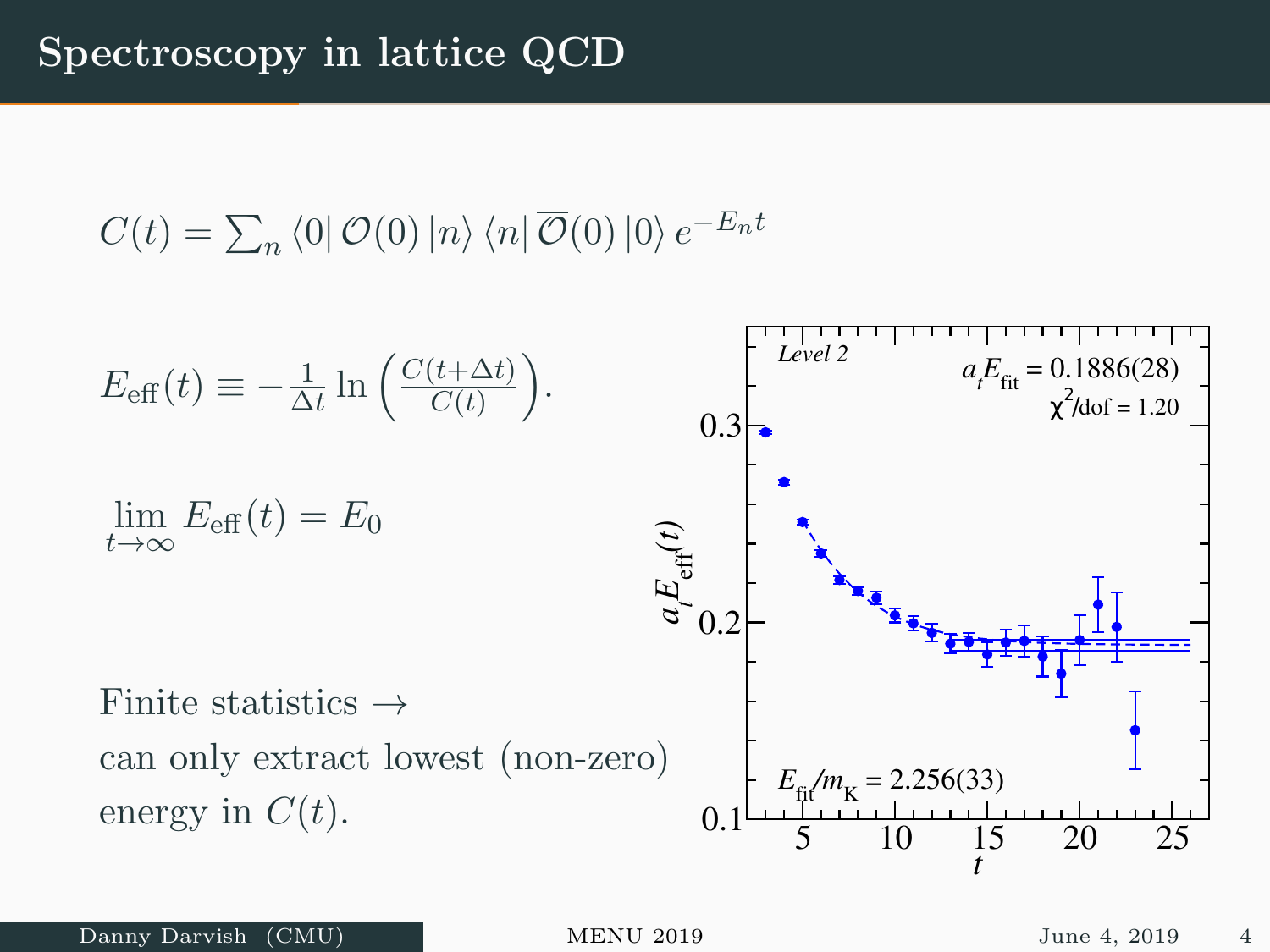Want more than just the lowest level!

$$
C_{ij}(t) \equiv \langle 0| T \mathcal{O}_i(t + t_0) \overline{\mathcal{O}}_j(t) |0\rangle
$$

$$
C_{ij}(t) = \sum_n \langle 0| \mathcal{O}_i(0) |n\rangle \langle n| \overline{\mathcal{O}}_j(0) |0\rangle e^{-E_n t}
$$

$$
= \sum_n Z_i^{(n)} Z_j^{(n)*} e^{-E_n t}
$$

**Theorem.** For every  $t \geq 0$ , let  $\lambda_n(t)$  be the eigenvalues of an  $N \times N$  Hermitian correlation matrix  $C(t)$ , ordered such that  $\lambda_0 > \lambda_1 > \cdots > \lambda_{N-1}$ . Then,

 $\lim_{t \to \infty} \lambda_n(t) = b_n e^{-E_n t} \left( 1 + \mathcal{O} \left( e^{-t \Delta_n} \right) \right), \quad b_n > 0, \quad \Delta_n = \min_{m \neq n} |E_n - E_m|.$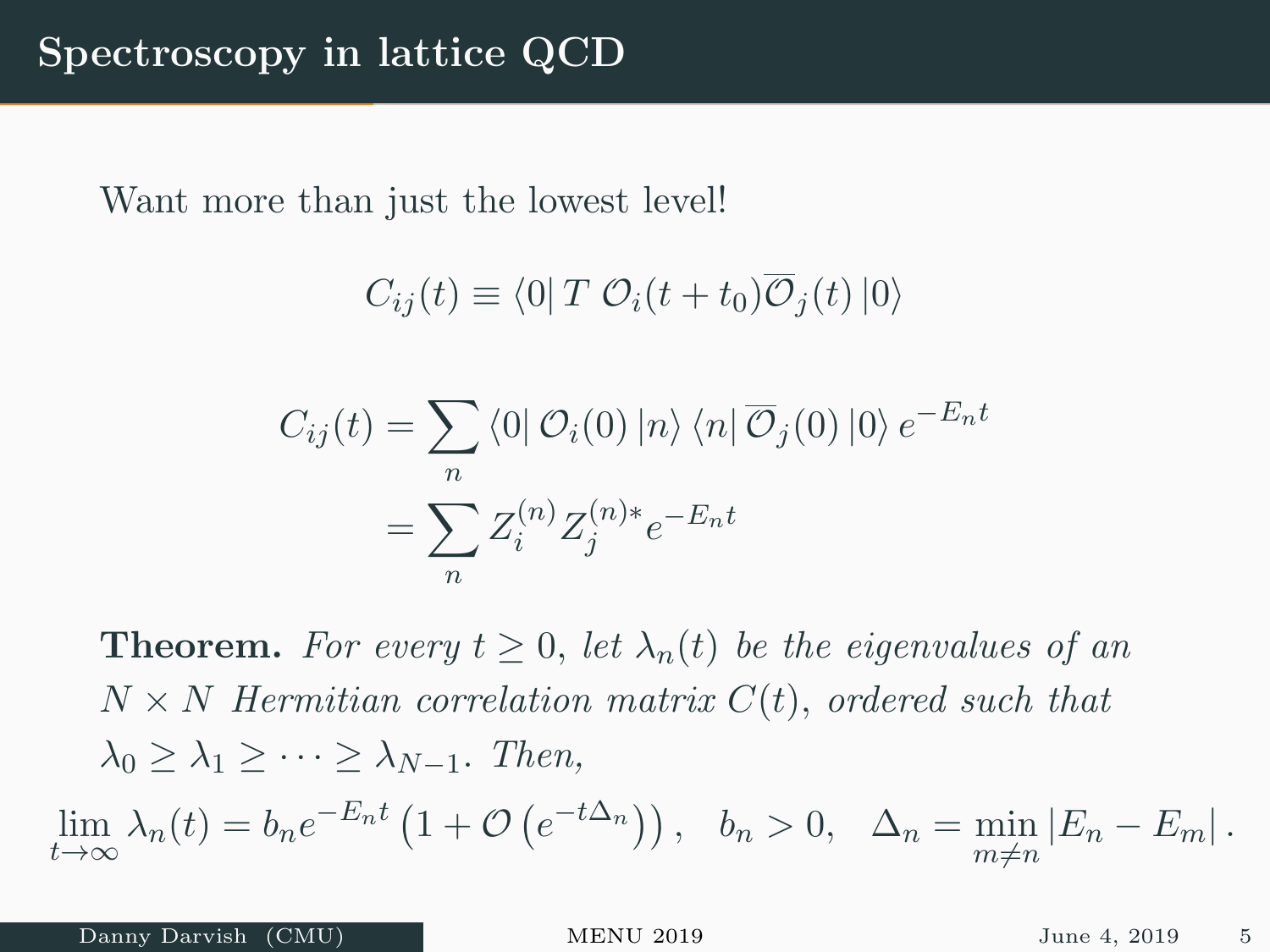$$
\lim_{t \to \infty} \lambda_n(t) = b_n e^{-E_n t} \left( 1 + \mathcal{O} \left( e^{-t \Delta_n} \right) \right)
$$

Signal-to-noise problem: when  $\mathcal{O}(e^{-t\Delta_n})$  is small,  $C(t)$  is poorly determined.

Solution: GEVP

$$
C(t)v_n(t, \tau_0) = \lambda_n(t, \tau_0) C(\tau_0) v_n(t, \tau_0), \qquad t > \tau_0
$$

$$
\lambda_n^{(0)}(t, \tau_0) = e^{-E_n(t - \tau_0)} \left( 1 + \mathcal{O}\left(e^{-(E_N - E_n)t}\right) \right)
$$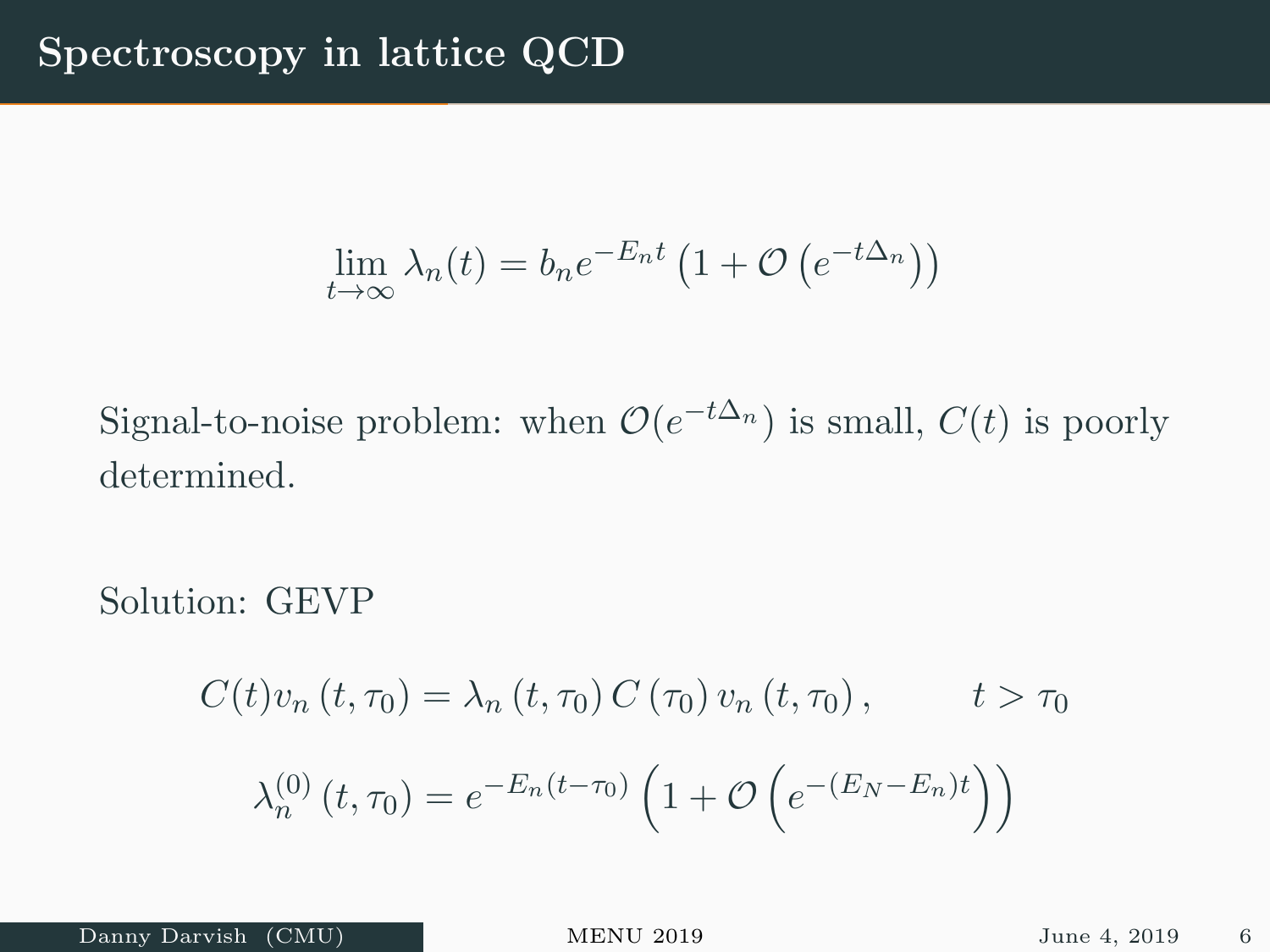#### A single meson operator looks like:

$$
\Phi^{AB}_{\alpha\beta;ijk}(\boldsymbol{p},t)=\sum_{\boldsymbol{x}}e^{-i\boldsymbol{p}\cdot(\boldsymbol{x}+\frac{1}{2}\left(\boldsymbol{d}_{\alpha}+\boldsymbol{d}_{\beta}\right))}\delta_{ab}\overline{q}^{A}_{a\alpha i}(\boldsymbol{x},t)q^{B}_{b\beta jk}(\boldsymbol{x},t)
$$

Displacements:

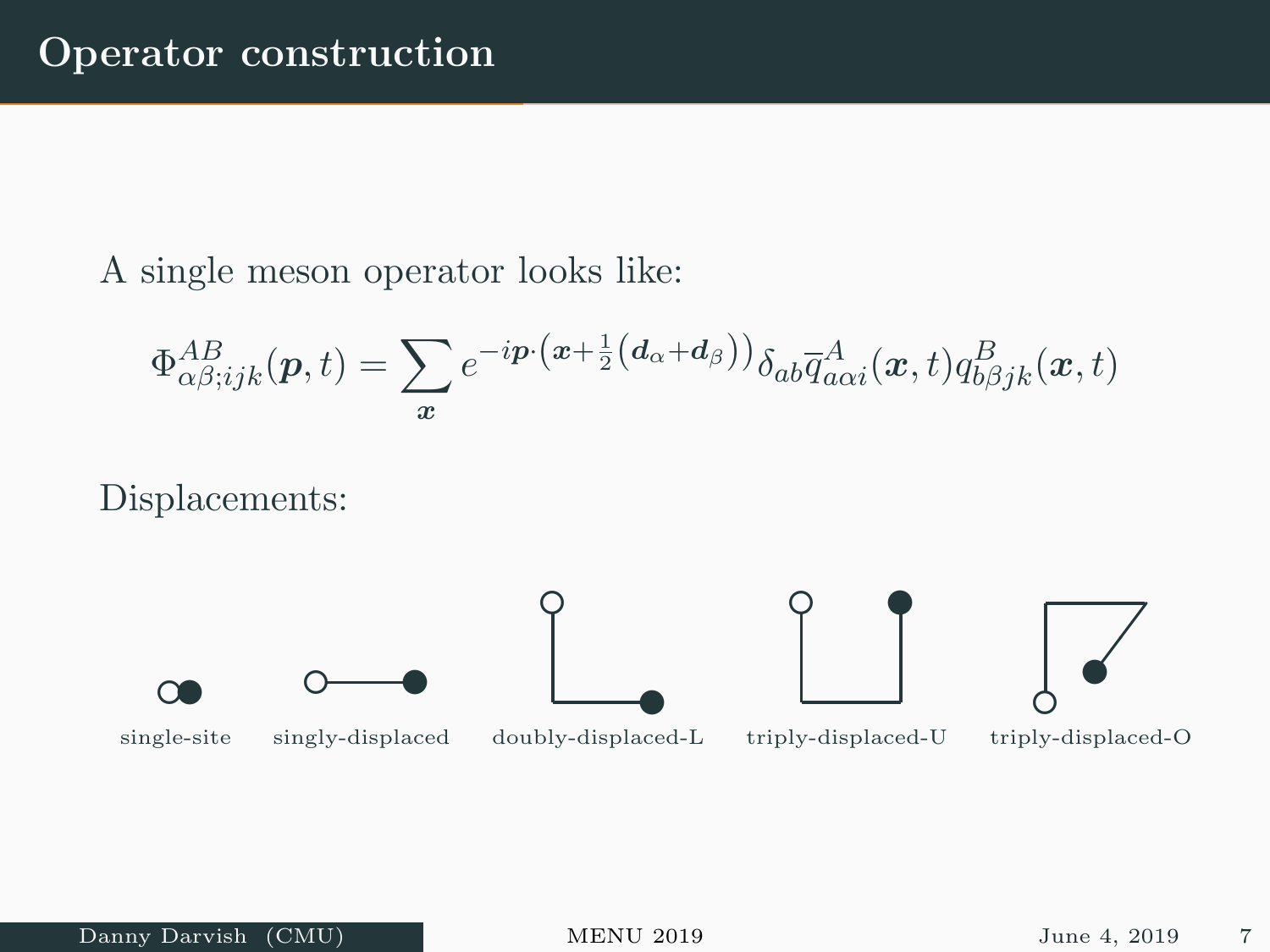#### CG series for four SU(3) color objects:

$$
3 \otimes 3 \otimes 3 \otimes 3 = 3 \oplus 3 \oplus \overline{6} \oplus \overline{6} \oplus 15 \oplus 15 \oplus 15 \oplus 15,
$$
  
\n
$$
3 \otimes 3 \otimes 3 \otimes \overline{3} = \overline{3} \oplus \overline{3} \oplus \overline{3} \oplus 6 \oplus 6 \oplus 6 \oplus \overline{15} \oplus \overline{15} \oplus 24,
$$
  
\n
$$
3 \otimes 3 \otimes \overline{3} \otimes \overline{3} = 1 \oplus 1 \oplus 8 \oplus 8 \oplus 8 \oplus 8 \oplus \overline{10} \oplus \overline{10} \oplus 27.
$$

- Only one of these combinations gives us color singlet states.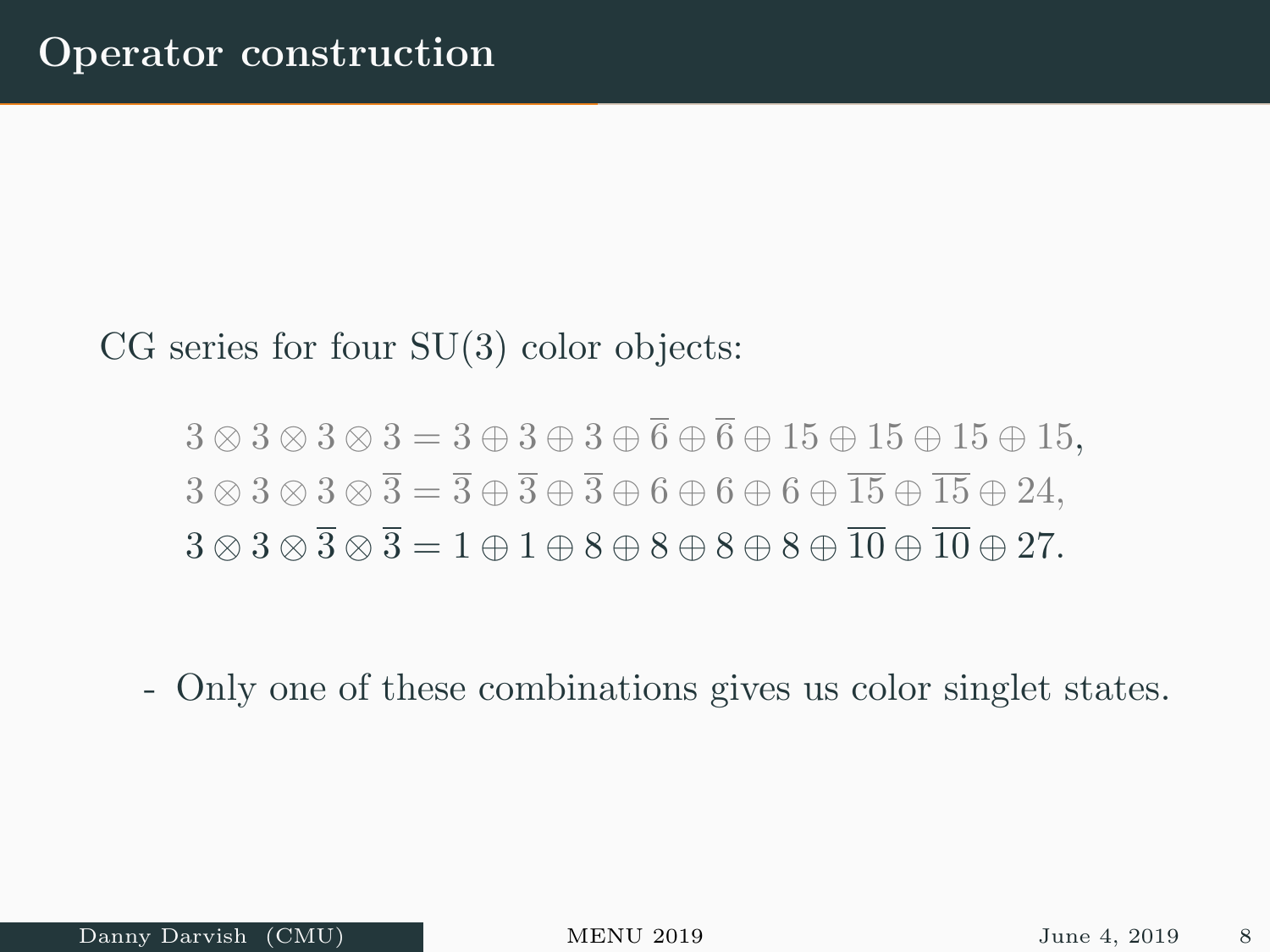### $3 \otimes 3 \otimes \overline{3} \otimes \overline{3} = 1 \oplus 1 \oplus 8 \oplus 8 \oplus 8 \oplus 8 \oplus \overline{10} \oplus \overline{10} \oplus 27$

There are two color singlets to consider. 81 color basis vectors,  $p_a, q_b, r_c, s_d$ , where  $p_a, q_b, \ldots$  transform in 3 rep. and  $p_a^*, q_b^* \ldots$ transform in the  $\overline{3}$  rep.

Two gauge-invariant linearly independent combinations:

$$
T_S = (\delta_{ac}\delta_{bd} + \delta_{ad}\delta_{bc}) p_a^*(x) q_b^*(x) r_c(x) s_d(x)
$$
  

$$
T_A = (\delta_{ac}\delta_{bd} - \delta_{ad}\delta_{bc}) p_a^*(x) q_b^*(x) r_c(x) s_d(x)
$$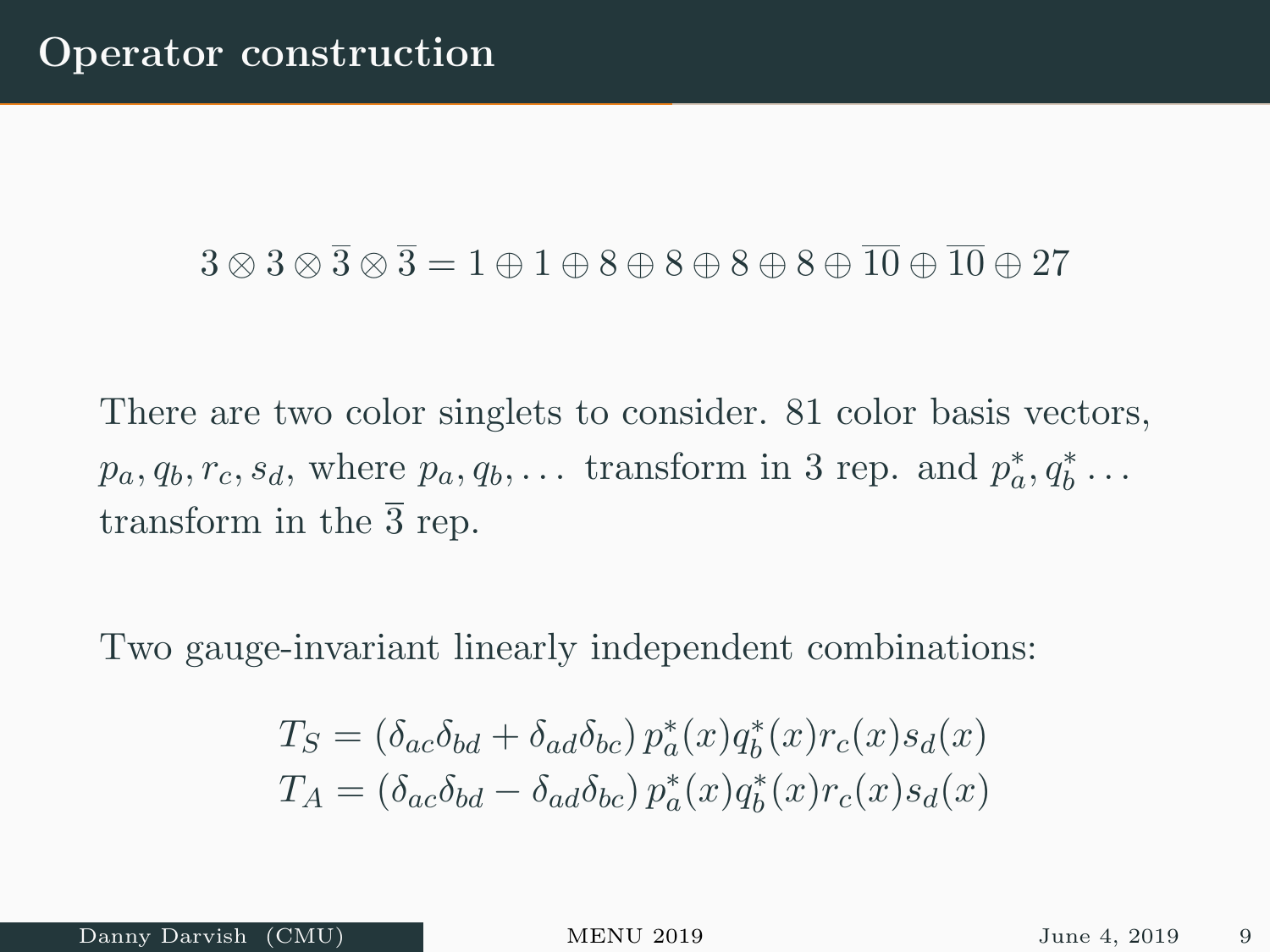Definite-momentum operator:

 $\Phi^{ABCD\pm}_{\alpha\beta\mu\nu;ijkl}(t)=\sum$  $\boldsymbol{x}$  $e^{-i\bm{p}\cdot\bm{x}}\left(\delta_{ab}\delta_{cd}\pm\delta_{ad}\delta_{bc}\right)\overline{q}^A_{a\alpha i}(\bm{x},t)q^B_{b\beta j}(\bm{x},t)\overline{q}^C_{c\mu k}(\bm{x},t)q^D_{d\nu l}(\bm{x},t)$ 

Tetraquark operator projects entire  $\Phi_{\alpha\beta\mu\nu;ijkl}^{ABCD\pm}$  on to relevant symmetry channels, l:

$$
T_{l\pm}(t) = c^{(l)}_{\alpha\beta\mu\nu;ijkl} \Phi^{ABCD\pm}_{\alpha\beta\mu\nu;ijkl}(t)
$$

Cf. meson operator, which projects individual  $q\bar{q}$  objects onto relevant symmetry channels.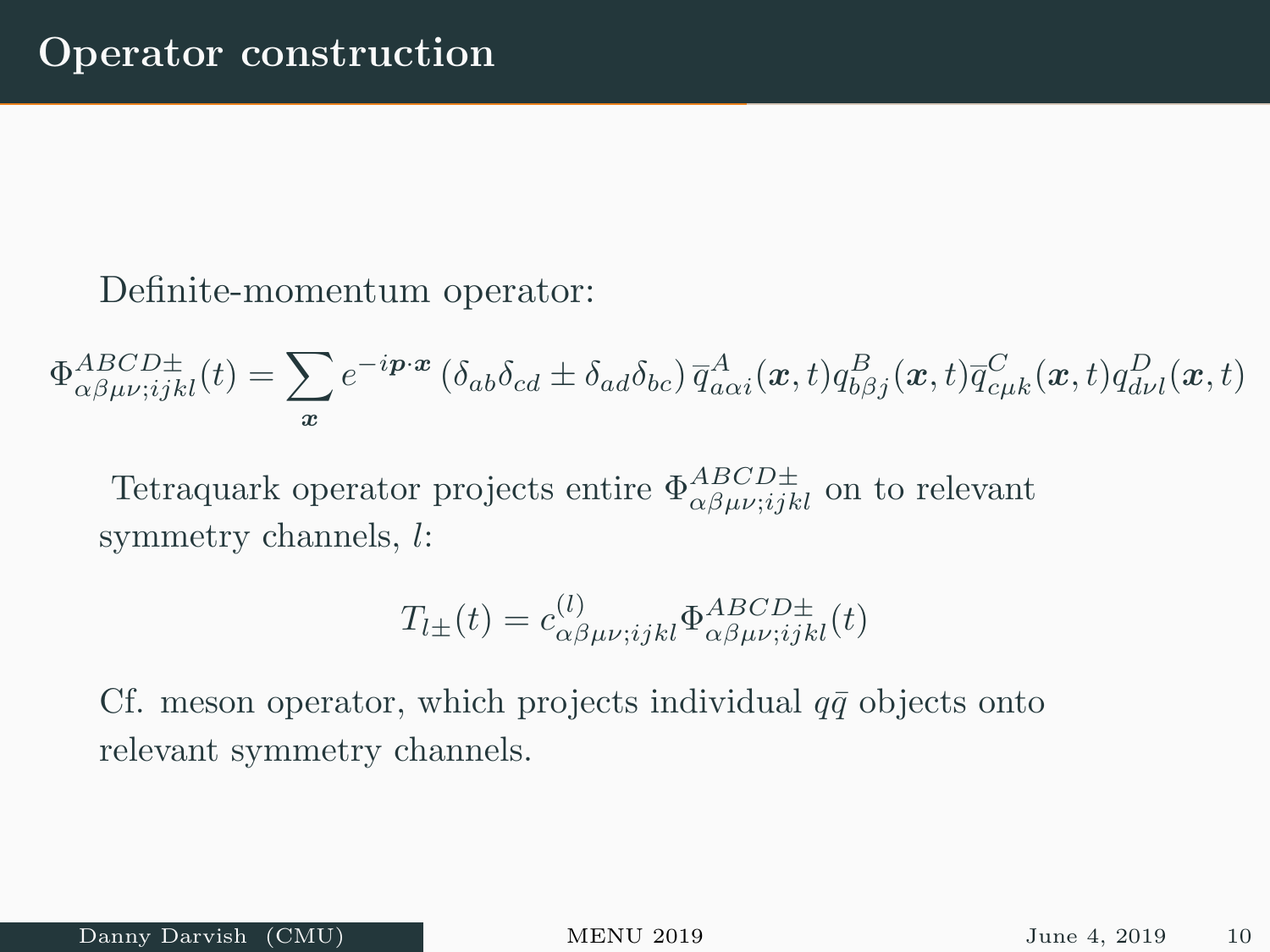$32^3 \times 256$  lattice, 412 configs,  $\frac{a_s}{a_t} \approx 3.451, L = 3.74$  fm,  $m_{\pi} \approx 230$  MeV,  $m_K \approx m_{K, \text{phys}}$ 

Quark propagation treated using stochastic LapH method

Operator basis containing single and two-meson interpolating operators, as well as additional tetraquark operators.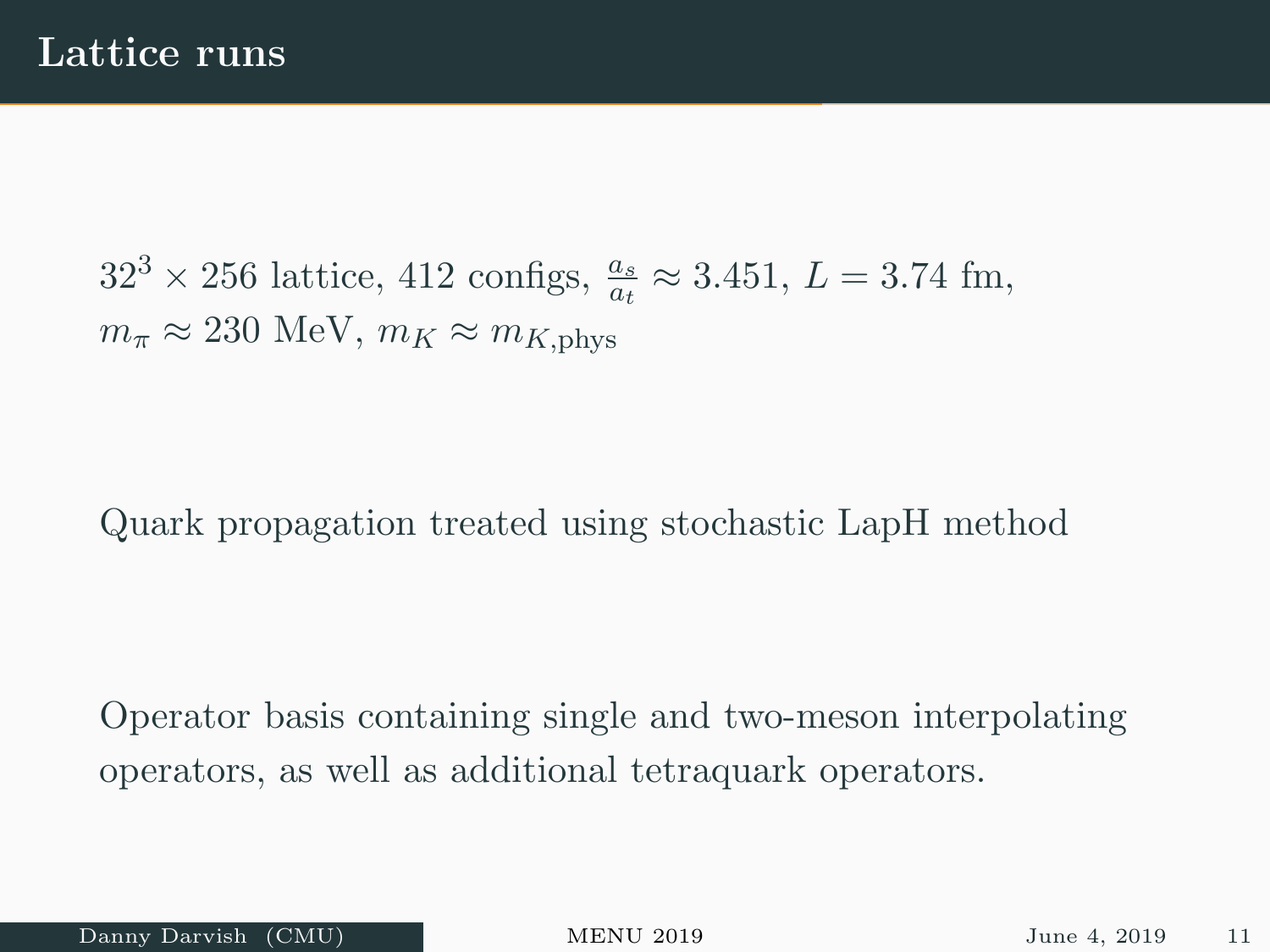### Operator bases

| $\kappa$ channel                                      | $a_0$ channel                                                      |
|-------------------------------------------------------|--------------------------------------------------------------------|
| $\bar{s}u(0)_{A1_g}^{TDU\overline{5}}$                | $u\bar{d}(0)_{A1a}^{SD2}$                                          |
| $\bar{s}u\bar{s}s(0)_{A1_q}^{SS7}$                    | $\overline{\overline{u}}\overline{u}\overline{d}u(0)_{A1_q}^{SS3}$ |
| $K(0)_{A1_u}^{SS0} \pi(0)_{A1}^{SS0}$                 | $K(0)_{A1_u}^{SS0}$ $\bar{K}(0)_{A1_u}^{SS0}$                      |
| $\overline{K(0)_{A1_u}^{SS0}} \eta(0)_{A1_u^+}^{SS0}$ | $K(1)_{A2}^{SS1} \bar{K}(1)_{A2}^{SS1}$                            |
| $\overline{K(0)_{A1_u}^{SS0}} \phi(0)_{A1_u^+}^{SS0}$ | $\eta(0)_{T1}^{SS0}$ $\pi(0)_{T1}^{SS0}$                           |
| $K(1)_{A2}^{SS1}$<br>$\pi(1)_{A2}^{SS1}$              | $\eta(1)_{A2+}^{SS0}$<br>$\pi(1)_{A2-}^{SS0}$                      |
| $K(1)_{A2}^{SS1}$<br>$\eta(1)_{A2^+}^{SS1}$           | $\pi(2)_{A2}^{SS1}$<br>$\eta(2)_{A2^+}^{SS1}$                      |
| $K(1)_{A2}^{SS1}$<br>$\phi(1)_{A2+}^{SSI}$            | $\pi(0)_{A1_u^-}^{SS0}$<br>$\overline{\phi}(0)_{A1_u^+}^{SS0}$     |
| $K(2)_{A2}^{SS0}$<br>$\pi(2)_{A2}^{SS0}$              | $\phi(0)_{T1}^{SS0}$<br>$\pi(0)_{T1_u^+}^{SS0}$                    |
| $K(3)_{A2}^{SS0}$<br>$\pi(3)_{A2-}^{SS0}$             | $\phi(1)_{A2+}^{SS1}$<br>$\pi(1)_{A2}^{SS1}$                       |
|                                                       | $\phi(2)_{A2+}^{SS0}$<br>$\pi(2)_{A2-}^{SS0}$                      |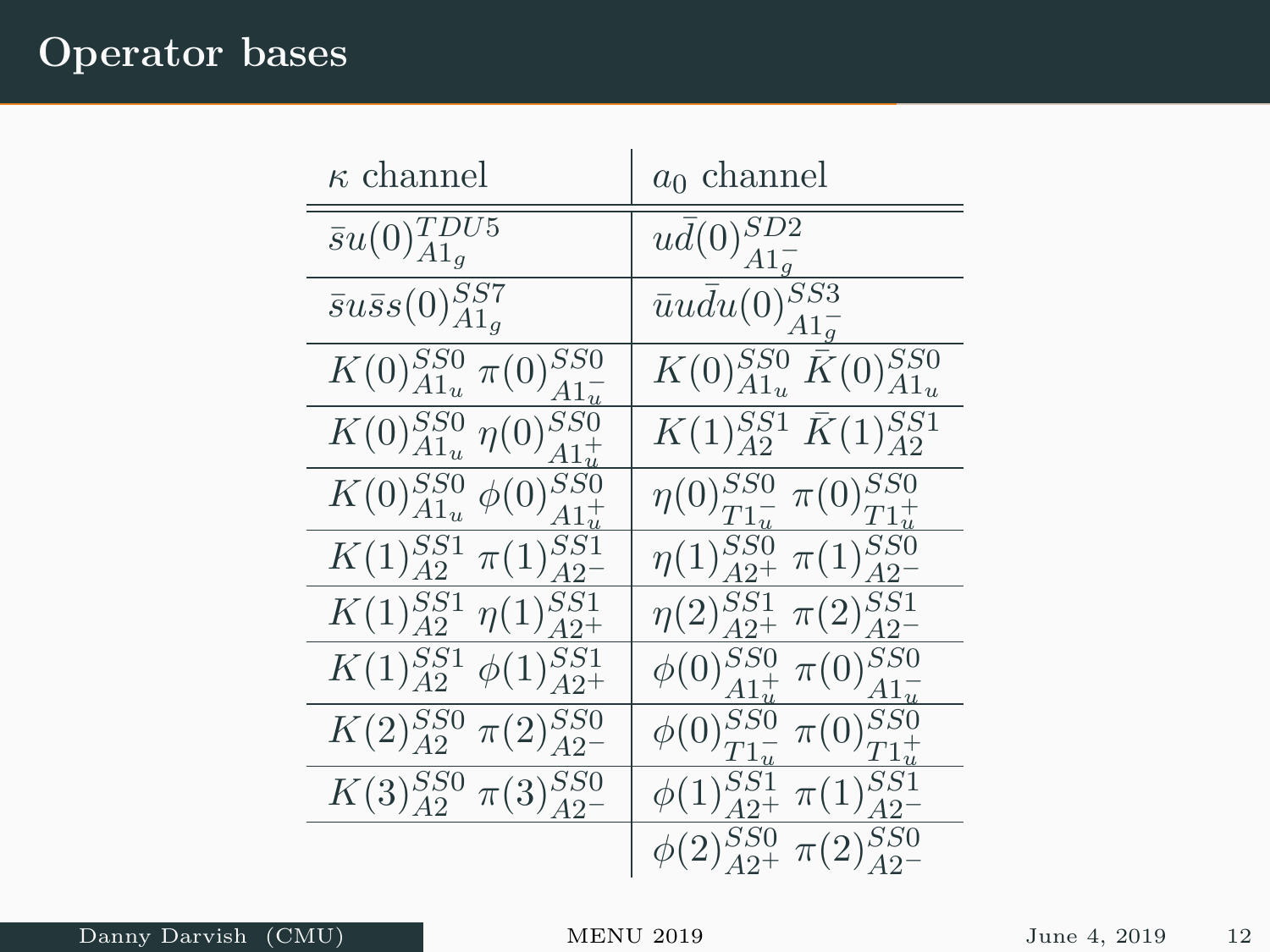# Lattice spectrum in the  $\kappa/K^*_0(700)$  sector (preliminary)

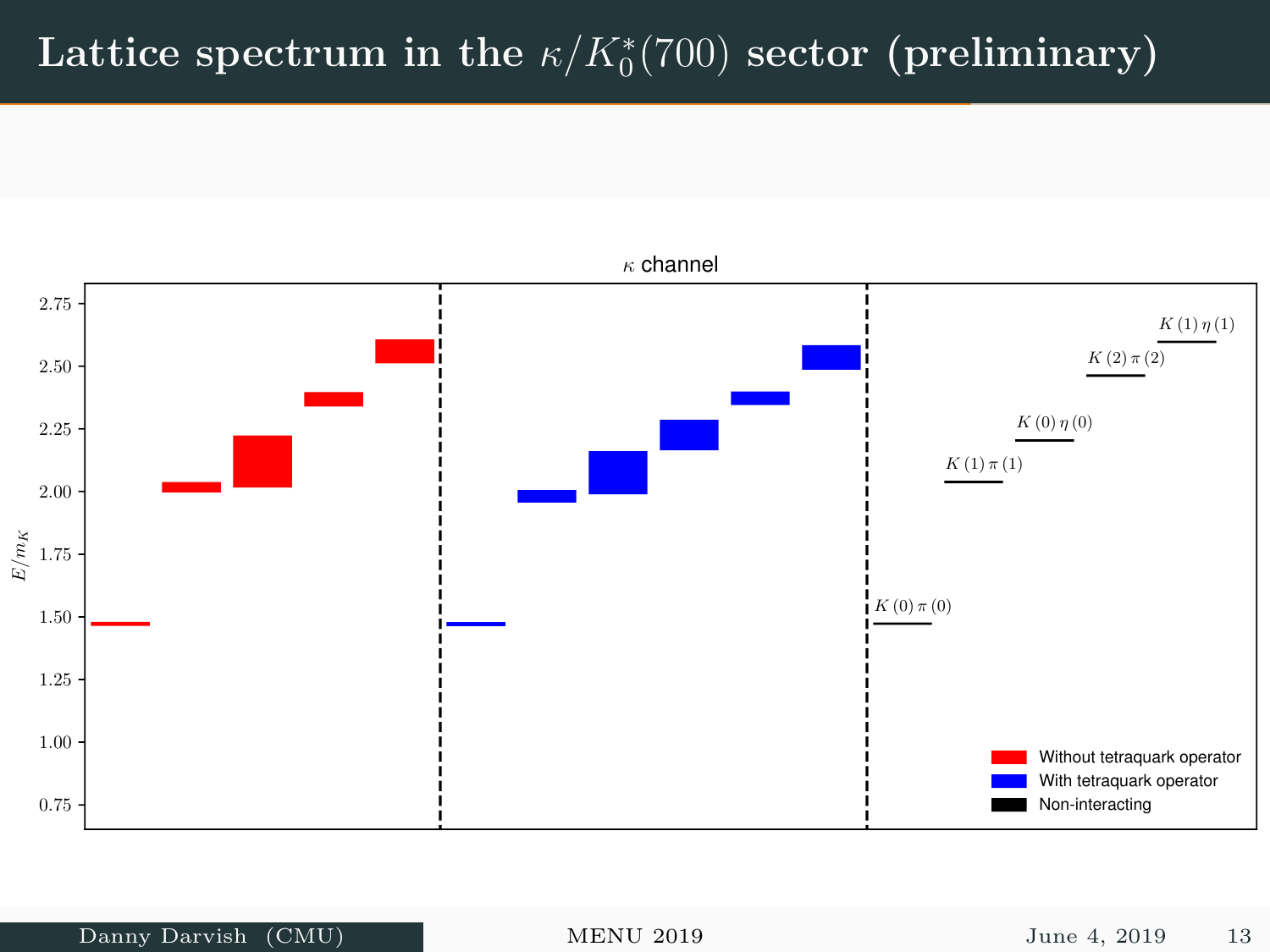# Lattice spectrum in the  $\kappa/K^*_0(700)$  sector (preliminary)

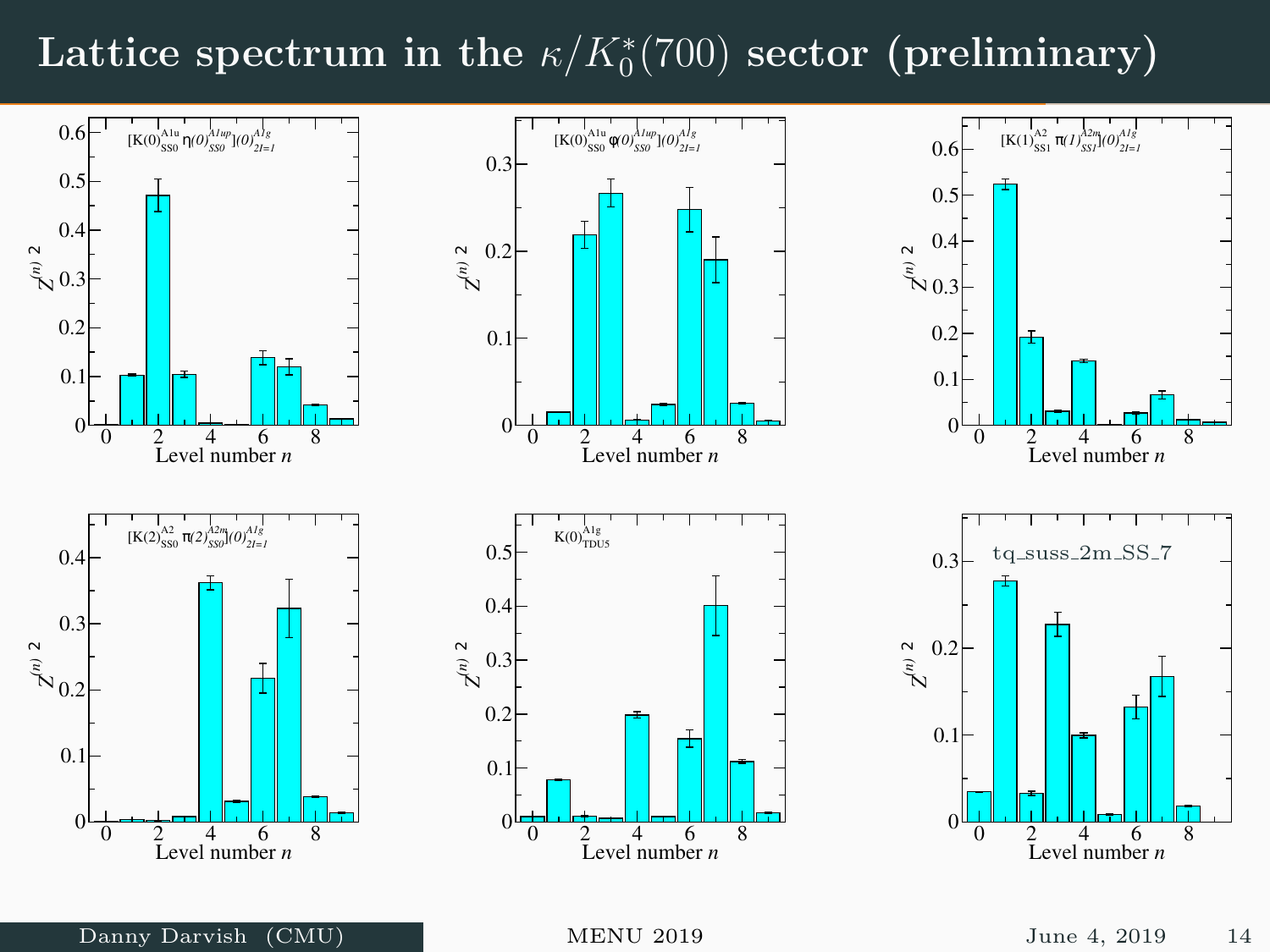## Lattice spectrum in the  $a_0(980)$  sector (preliminary)

![](_page_15_Figure_1.jpeg)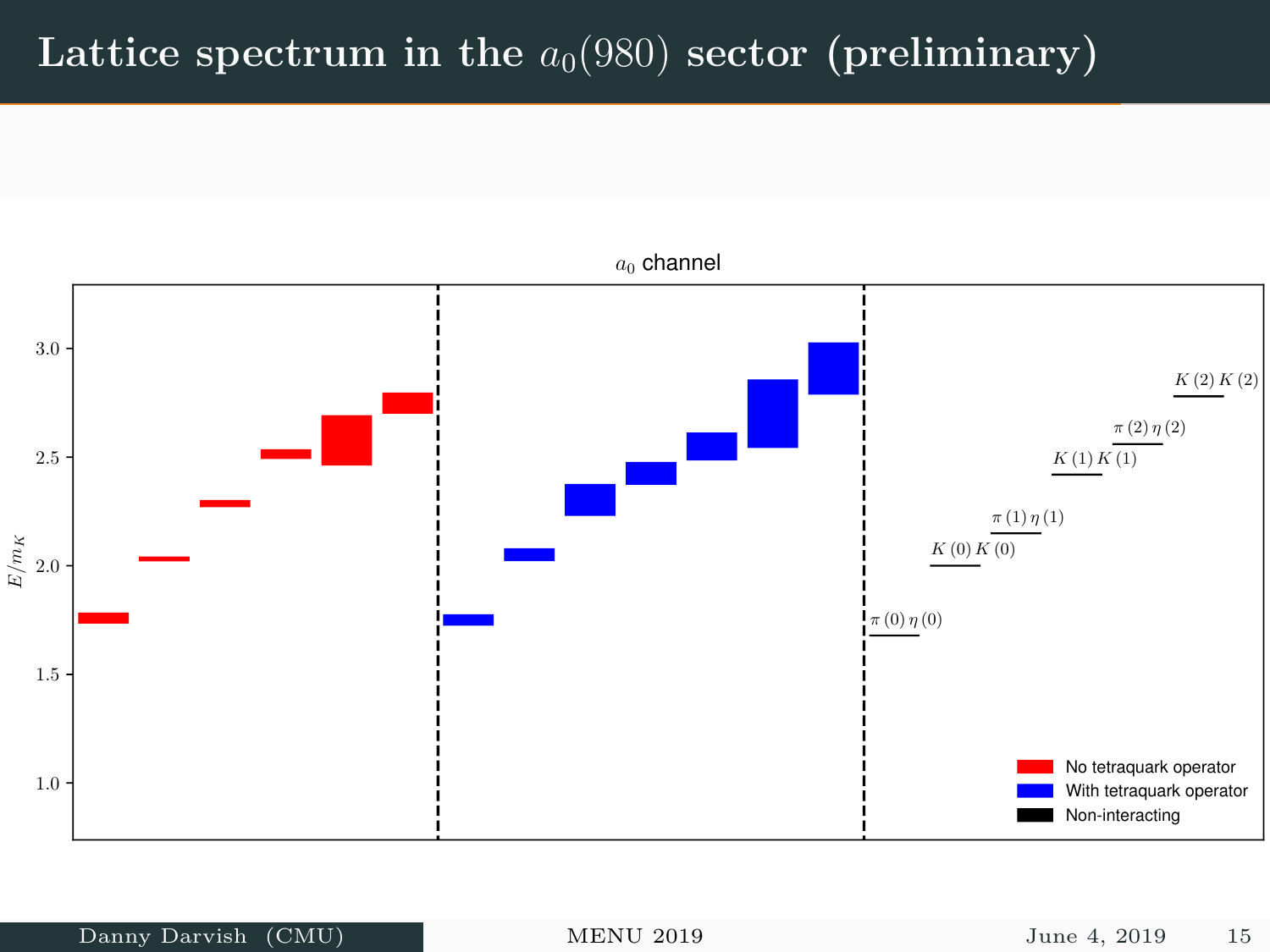### Lattice spectrum in the  $a_0(980)$  sector (preliminary)

![](_page_16_Figure_1.jpeg)